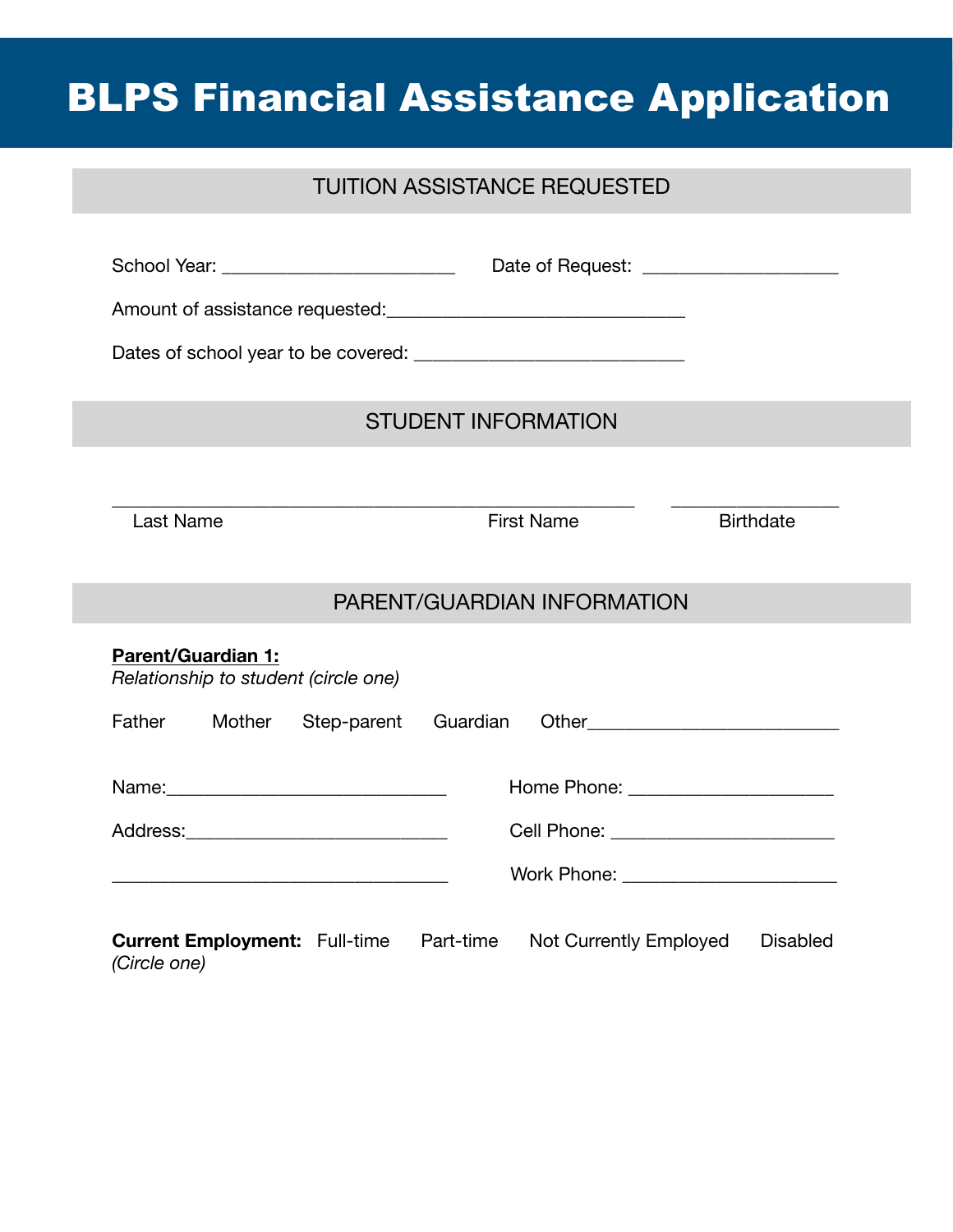| <b>Parent/Guardian 2:</b> |        | Relationship to student (circle one)       |  |                            |
|---------------------------|--------|--------------------------------------------|--|----------------------------|
| Father                    | Mother |                                            |  | Step-parent Guardian Other |
|                           |        |                                            |  |                            |
|                           |        |                                            |  |                            |
|                           |        | Cell Phone: <u>_______________________</u> |  |                            |
|                           |        |                                            |  |                            |
|                           |        |                                            |  |                            |

**Current Employment** *(Circle one)***:** Full-time Part-time Not Currently Employed Disabled

## **DEPENDENTS**

| Name<br>(Last, First) | Age | School/Work | <b>Tuition/Child</b><br>Care Cost \$\$\$ |
|-----------------------|-----|-------------|------------------------------------------|
|                       |     |             |                                          |
|                       |     |             |                                          |
|                       |     |             |                                          |
|                       |     |             |                                          |
|                       |     |             |                                          |
|                       |     |             |                                          |

# FAMILY INCOME/ASSETS

| Monthly Income | Last Year's Income | This Year's Income<br>(Estimated) |  |
|----------------|--------------------|-----------------------------------|--|
|                |                    |                                   |  |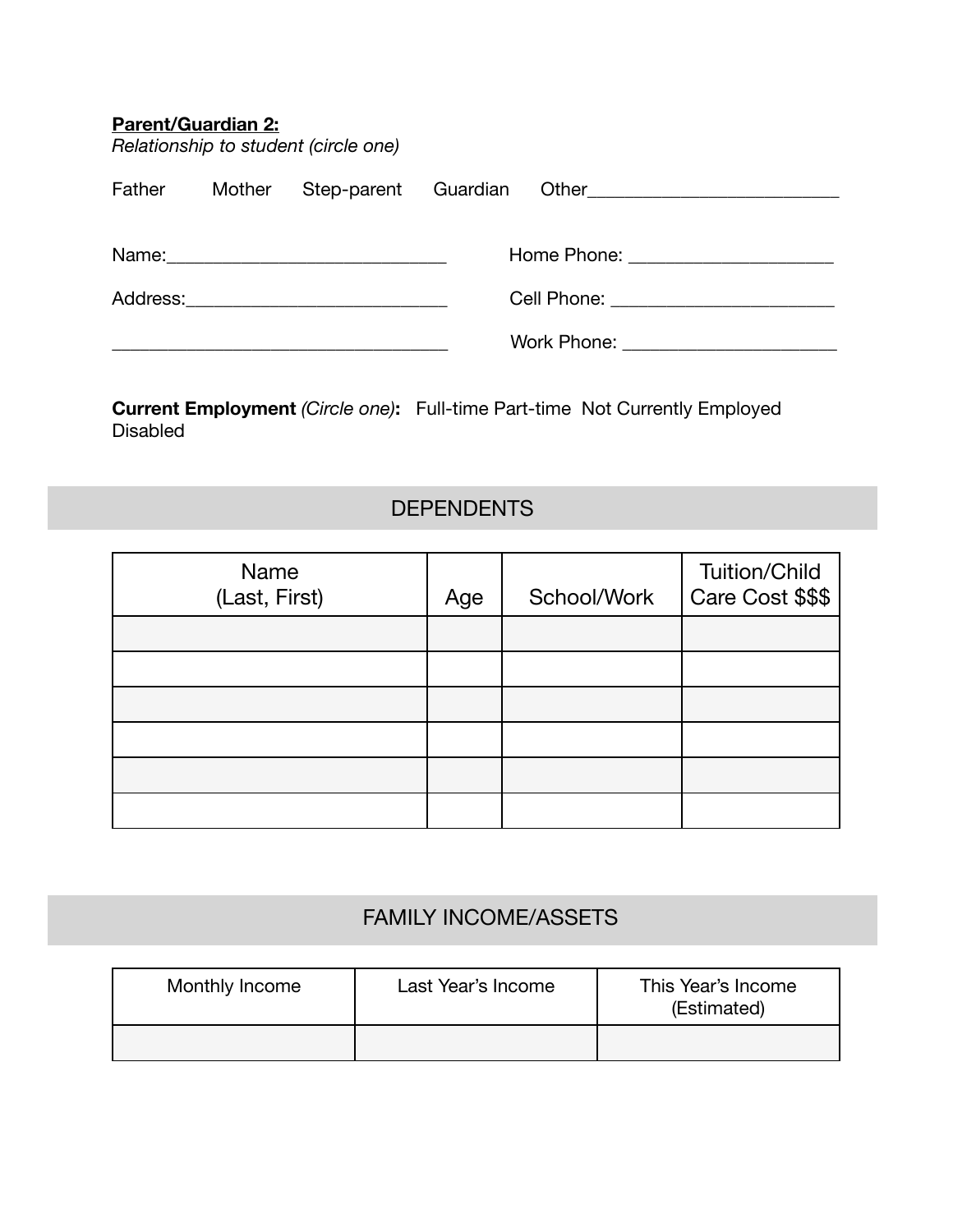#### **PLEASE PROVIDE A COPY OF YOUR LATEST TAX RETURN**

Additional Income:

|                                                | Parent/Guardian 1 |      | Parent/Guardian 2 |
|------------------------------------------------|-------------------|------|-------------------|
| <b>Workers Compensation</b>                    | \$<br>/month      | - \$ | /month            |
| Social Security                                | \$<br>/month      | S    | /month            |
| <b>Child Support</b>                           | \$<br>/month      | \$   | /month            |
| Aid to Families with Dependent Children (AFDC) | \$<br>/month      | \$   | /month            |
| Food Stamps                                    | \$<br>/month      | \$   | /month            |

Other Tuition Assistance \_\_\_\_\_\_\_\_\_\_\_\_\_\_\_\_\_\_\_\_\_\_\_\_\_\_\_\_\_\_\_\_\_\_\_\_\_\_\_\_\_\_\_\_\_\_\_\_\_\_\_\_\_\_

# FAMILY EXPENSES

| <b>Utilities</b>                                              | \$<br>/month |
|---------------------------------------------------------------|--------------|
| Rent/Mortgage                                                 | \$<br>/month |
| <b>Health Expenses</b>                                        | \$<br>/month |
| Vehicle Payment(s)                                            | \$<br>/month |
| Child Support (paid by you)                                   | \$<br>/month |
| Day Care Expenses                                             | \$<br>/month |
| Other Expenses (insurance, credit cards, student loans, etc.) | \$<br>/month |
|                                                               | \$<br>/month |
|                                                               | \$<br>/month |
|                                                               | \$<br>/month |